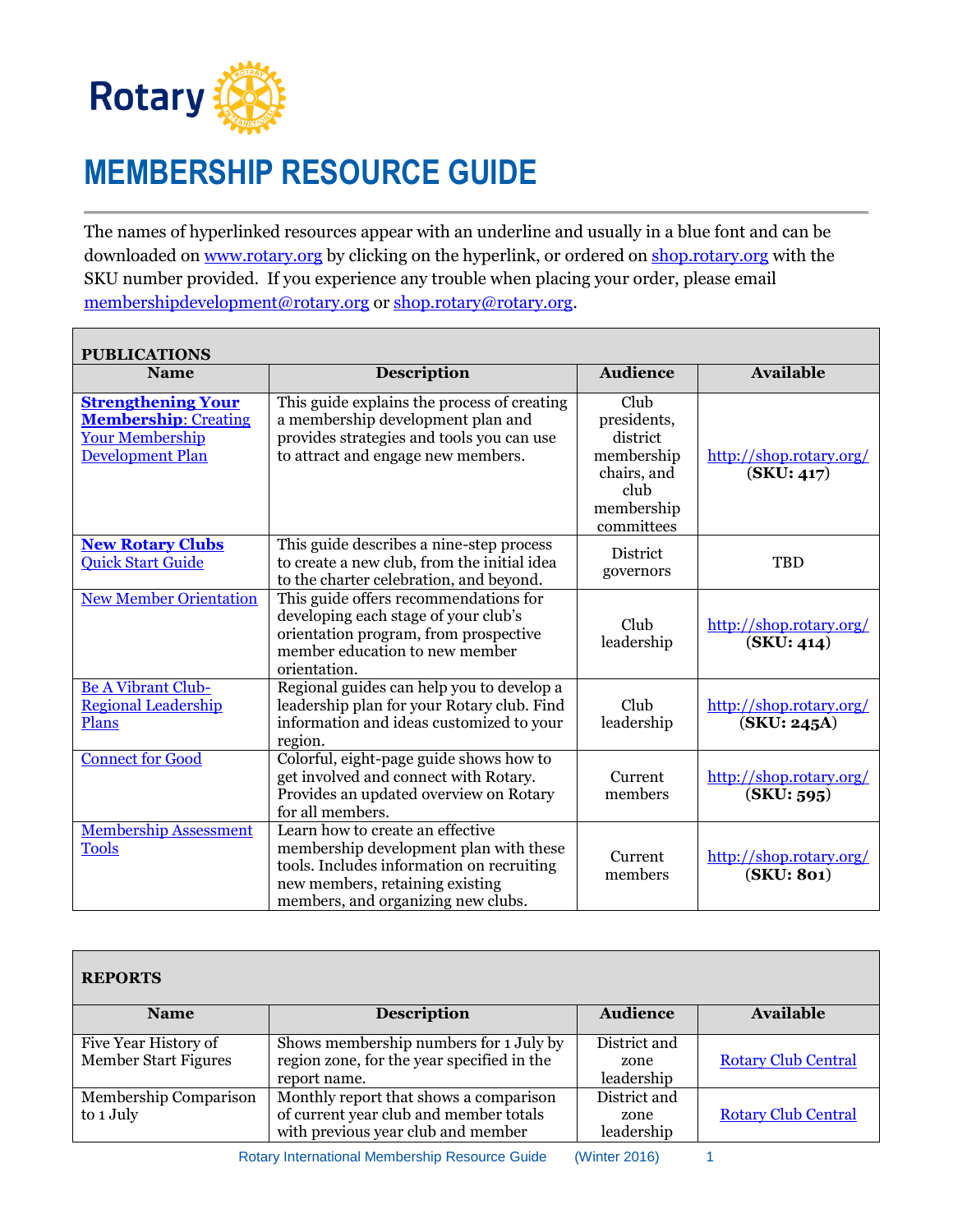|                            | totals for selected district(s).                                                                                                                                         |                                    |                                                                                                                                    |
|----------------------------|--------------------------------------------------------------------------------------------------------------------------------------------------------------------------|------------------------------------|------------------------------------------------------------------------------------------------------------------------------------|
| District Progress to Goal  | Shows progress towards membership<br>goals for selected district(s) or club.                                                                                             | Zone<br>leadership                 | <b>Rotary Club Central</b>                                                                                                         |
| Clubs in My District       | Shows club and member totals for district,<br>member totals by club, and lists newly<br>chartered and terminated clubs for<br>selected districts.                        | District and<br>zone<br>leadership | <b>Rotary Club Central</b>                                                                                                         |
| <b>Alumni Report Guide</b> | Learn how to use the Program<br>Participants and Alumni Report as a tool<br>to identify club program speakers, service<br>project volunteers, or prospective<br>members. | District and<br>zone<br>leadership | http://www.highroadso<br>lution.com/file upload<br>er2/files/how+to+use+<br>the+program+participa<br>nts+and+alumni+repor<br>t.pdf |

| <b>TOOLS</b>                                                   |                                                                                                                                                                                           |                              |                                                                                                      |
|----------------------------------------------------------------|-------------------------------------------------------------------------------------------------------------------------------------------------------------------------------------------|------------------------------|------------------------------------------------------------------------------------------------------|
| <b>Name</b>                                                    | <b>Description</b>                                                                                                                                                                        | <b>Audience</b>              | Available                                                                                            |
| <b>Rotary Club Central</b>                                     | Track your goals and activities in<br>membership, service, and foundation<br>giving.                                                                                                      | Club and<br>district leaders | https://www.rotary.org<br>/myrotary/en/secure/1<br>3301                                              |
| <b>Rotary Showcase</b>                                         | Post and share club or district service<br>project information.                                                                                                                           | Rotary<br>members            | http://map.rotary.org/<br>en/project/pages/proje<br>ct showcase.aspx                                 |
| <b>Rotary Ideas</b>                                            | Post your projects and ideas and ask for<br>partners, volunteers, funding, or other<br>support.                                                                                           | Rotary<br>members            | http://ideas.rotary.org/                                                                             |
| <b>Membership Best</b><br><b>Practices Discussion</b><br>Group | This discussion group provides a forum<br>for leaders at all levels to share best<br>practices for recruiting, attracting,<br>engaging, and retaining current and<br>prospective members. | Rotary<br>members            | https://www.rotary.org<br>/myrotary/en/exchang<br>$e-$<br>ideas/groups/members<br>hip-best-practices |

| <b>RESOURCES</b>                                                   |                                                                                                                                                                  |                              |                                                                                                |
|--------------------------------------------------------------------|------------------------------------------------------------------------------------------------------------------------------------------------------------------|------------------------------|------------------------------------------------------------------------------------------------|
| <b>Name</b>                                                        | <b>Description</b>                                                                                                                                               | <b>Audience</b>              | <b>Available</b>                                                                               |
| <b>New Member Welcome</b><br>Kit                                   | Welcome new members to your club with<br>Rotary essentials: Connect for Good<br>brochure, What's Rotary? card, and Proud<br>Member window cling.                 | New members                  | http://shop.rotary.org/<br>(SKU: 426)                                                          |
| <b>Membership Minute e-</b><br>newsletter                          | Rotary stories and the latest membership<br>development ideas, strategies, and<br>resources.                                                                     | Club and<br>district leaders | www.rotary.org/en/ne<br>ws-features/newsletters                                                |
| <b>Rotary Weekly</b>                                               | Subscribe to this e-newsletter to receive<br>updates on news and information, as well<br>as developments from around the Rotary<br>world.                        | Rotary<br>members            | www.rotary.org/en/ne<br>ws-features/newsletters                                                |
| <b>Regional Membership</b><br>Plans                                | An initiative of the RI Board of Directors<br>created to help district leaders identify<br>and carry out membership strategies that<br>work best in their areas. | Club and<br>district leaders | https://www.rotary.org<br>/myrotary/en/member<br>ship-resources                                |
| <b>Young Professionals</b><br><b>Summit Report</b>                 | A report that shares strategies, ideas, and<br>key findings from the Young Professionals<br>Summit held in Chicago September 2014.                               | Rotary<br>members            | http://www.highroadso<br>lution.com/file upload<br>$er2/files/ups+summit+$<br>report final.pdf |
| <b>How to Lead a Young</b><br><b>Professionals Summit</b><br>Guide | Learn how to plan, organize, and lead a<br>young professionals summit to energize<br>and engage your members as you discuss                                      | Rotary<br>members            | http://www.highroadso<br>lution.com/file upload<br>er2/files/ic15+breakout                     |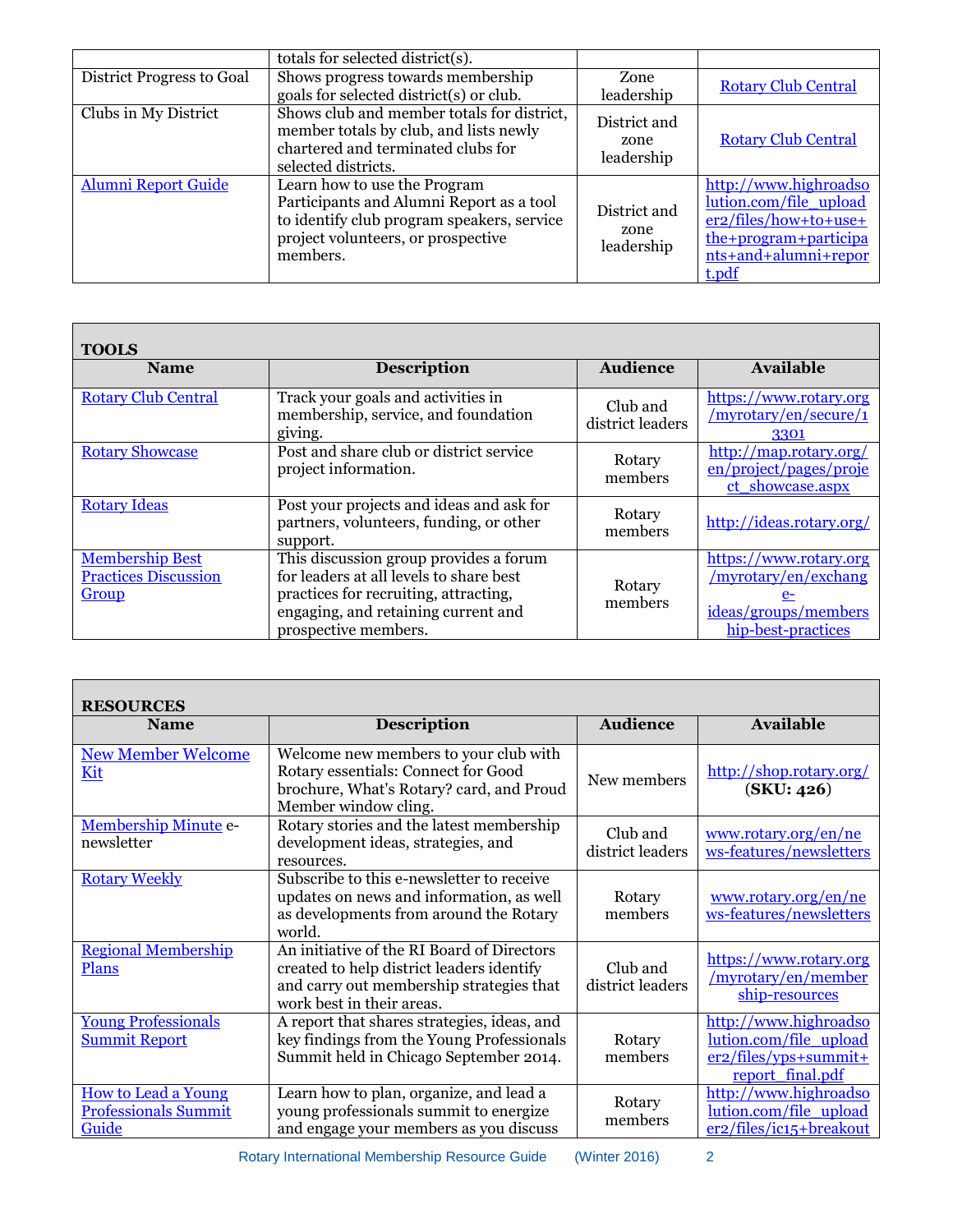|                                          | how to create a more appealing and<br>engaging Rotary experience for all<br>members.                                                                         |                              | how+to+lead+a+youn<br>$g+professionals+summ$<br>it.pdf                               |
|------------------------------------------|--------------------------------------------------------------------------------------------------------------------------------------------------------------|------------------------------|--------------------------------------------------------------------------------------|
| <b>Strategic Planning Guide</b>          | Use this guide and worksheet to help<br>develop a vision, goals, and<br>measurements for your strategic plan.                                                | Club and<br>district leaders | https://www.rotary.org<br>/myrotary/en/docume<br>nt/strategic-planning-<br>guide     |
| <b>Club Brochure</b><br><b>Templates</b> | Use this online tool to customize your<br>club's logo and create a brochure. To<br>access the templates, you'll need to sign<br>in to your MyRotary account. | Rotary<br>members            | https://brandcenter.rot<br>$\frac{\text{ary.org}}{\text{en}}$<br><b>GB/Materials</b> |

| WEBINARS                                                                       |                                                                                                                                                                                                                                                                                                                   |                   |                                                                 |  |
|--------------------------------------------------------------------------------|-------------------------------------------------------------------------------------------------------------------------------------------------------------------------------------------------------------------------------------------------------------------------------------------------------------------|-------------------|-----------------------------------------------------------------|--|
| <b>Name</b>                                                                    | <b>Description</b>                                                                                                                                                                                                                                                                                                | <b>Audience</b>   | <b>Available</b>                                                |  |
| Membership: It's Now or<br><b>Never</b>                                        | Features international membership expert<br>speaking about new ways of thinking<br>about membership and innovative tactics<br>to address changes in people's attitudes<br>toward joining clubs and associations.<br>Part 1 of 5 sessions in the "Membership"<br>Matters" webinar series.                          | Rotary<br>members | https://vimeo.com/103<br>365589                                 |  |
| Perception vs. Reality:<br>Club Evaluation and<br><b>Visioning</b>             | Focuses on the steps clubs should take<br>to ensure a clear club vision and plan<br>for the future. Part 2 of 5.                                                                                                                                                                                                  | Rotary<br>members | https://vimeo.com/108<br>381769                                 |  |
| <b>Simple Steps to</b><br><b>Innovate Your Club</b>                            | Focuses on the steps clubs can take<br>today to stay relevant and appeal to new<br>and potential members. Part 3 of 5.                                                                                                                                                                                            | Rotary<br>members | https://vimeo.com/118<br>740192                                 |  |
| Membership<br><b>Engagement: The Key to</b><br><b>Retention</b>                | Focuses on member engagement as a<br>path to member retention. Clubs that<br>keep existing and new members<br>involved in club leadership, decisions,<br>and activities are much more likely to<br>have members that feel connected to the<br>club and, as a result, have higher<br>retention rates. Part 4 of 5. | Rotary<br>members | https://vimeo.com/123<br>234534                                 |  |
| <b>How to Recruit New</b><br><b>Members</b> and<br><b>Strengthen Your Club</b> | Focuses on growing and strengthening<br>clubs by inviting new and diverse<br>groups of professionals to club<br>meetings, asking friends and colleagues<br>to participate in service projects, and<br>reaching out to Rotary program alumni.<br>Part 5 of 5.                                                      | Rotary<br>members | https://vimeo.com/127<br>084618                                 |  |
| <b>Understanding Young</b><br><b>Professionals</b>                             | Led by Rotary staff and a market research<br>professional, this webinar is intended to<br>help members better understand the<br>perceptions and needs of young<br>professionals. Password: YPC                                                                                                                    | Rotary<br>members | https://vimeo.com/895<br>36946                                  |  |
| <b>Alumni Reports and</b><br><b>Awards</b>                                     | Outlines the new district alumni reports<br>and discusses the nomination process for<br>the Global Alumni Service to Humanity<br>Award and the Alumni Association of the<br>Year Award.                                                                                                                           | Rotary<br>members | $\frac{https://vimeo.com/123}{https://vimeo.com/123}$<br>449923 |  |